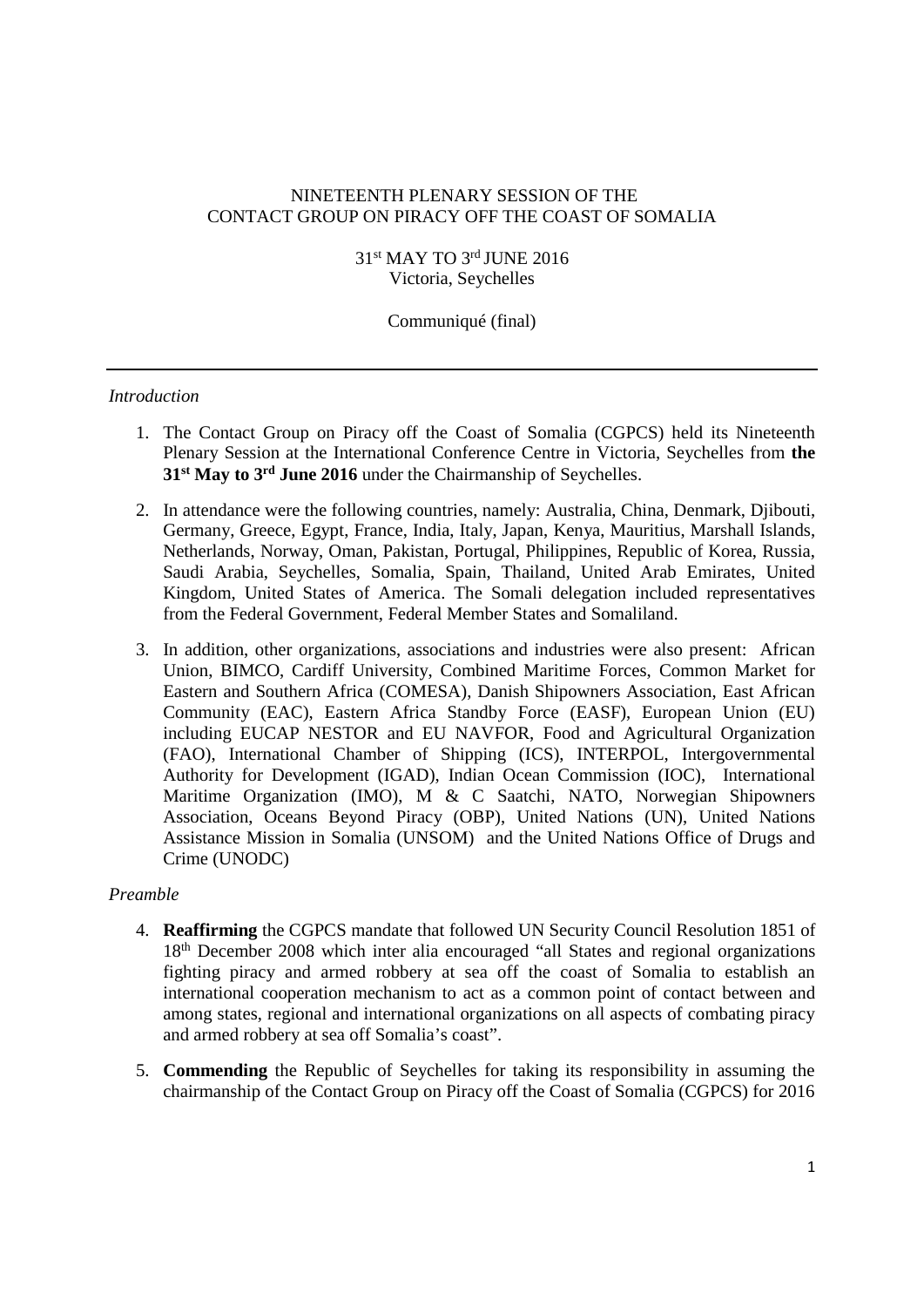following the endorsement of its candidature at the Eighteenth Plenary Session held at UN Head Quarters, in New York on 8<sup>th</sup> July 2015.

- 6. **Recalling** the 'Mumbai recommendations' adopted by the participants at the CGPCS Strategy Meeting under the Seychelles Chairmanship held on  $1<sup>st</sup>$  February 2016 in Mumbai, India.
- 7. **Acknowledging** that the 2016 Seychelles CGPCS Presidency Chairmanship Message aimed at consolidating the achievements of the CGPCS into a lasting legacy "from the Region to the Region".
- 8. **Recognizing** that sustained efforts in the region by the international community, in particular EU, NATO, CMF maritime operations, independent deployers and regional partners by the international community and regional partners have suppressed maritime piracy off the Coast of Somalia.
- 9. **Noting** that a sustainable solution to piracy is ashore and to this end recognizing the ongoing stabilization efforts in Somalia by the African Union Mission and Somalia Security Forces.
- 10. **Appreciating** the continuous efforts and commitment of the International Community in particular the contribution by the UN Trust Fund donors in supporting the National and Regional Action to combat piracy and to promote maritime safety and security off the coast of Somalia.
- 11. **Encouraging** the states of the region to cooperate at bilateral and multilateral level to secure the Maritime domain.
- 12. **Noting** that no successful seizure of commercial ships by pirates have taken place in the Gulf of Aden and the Western Indian Ocean since May 2012
- 13. **Reiterating** the need for the region to strengthen its capacity to combat piracy and other transnational organized crimes and supporting Somalia in building its maritime policing capabilities.
- 14. **Acknowledging** that 42 seafarers still remain in captivity and reiterating the full support for the efforts of those involved in attempting to secure the release of the seafarers.
- 15. **Noting** the 'Djibouti Declaration' on 15<sup>th</sup> May 2016 on Maritime Safety and Security; more specifically on the call to review the CGPCS mandate to consider including other maritime security threats and transnational organized crimes, in particular fisheries crime, while maintaining the current regional focus on Somalia, Horn of Africa and the Western Indian Ocean region.
- 16. **Noting** the discontinuation of the Ocean Shield operation towards the end of 2016. NATO's contribution to improved safety of navigation was recognized.

*Recommendations brought by the CGPCS Working Groups*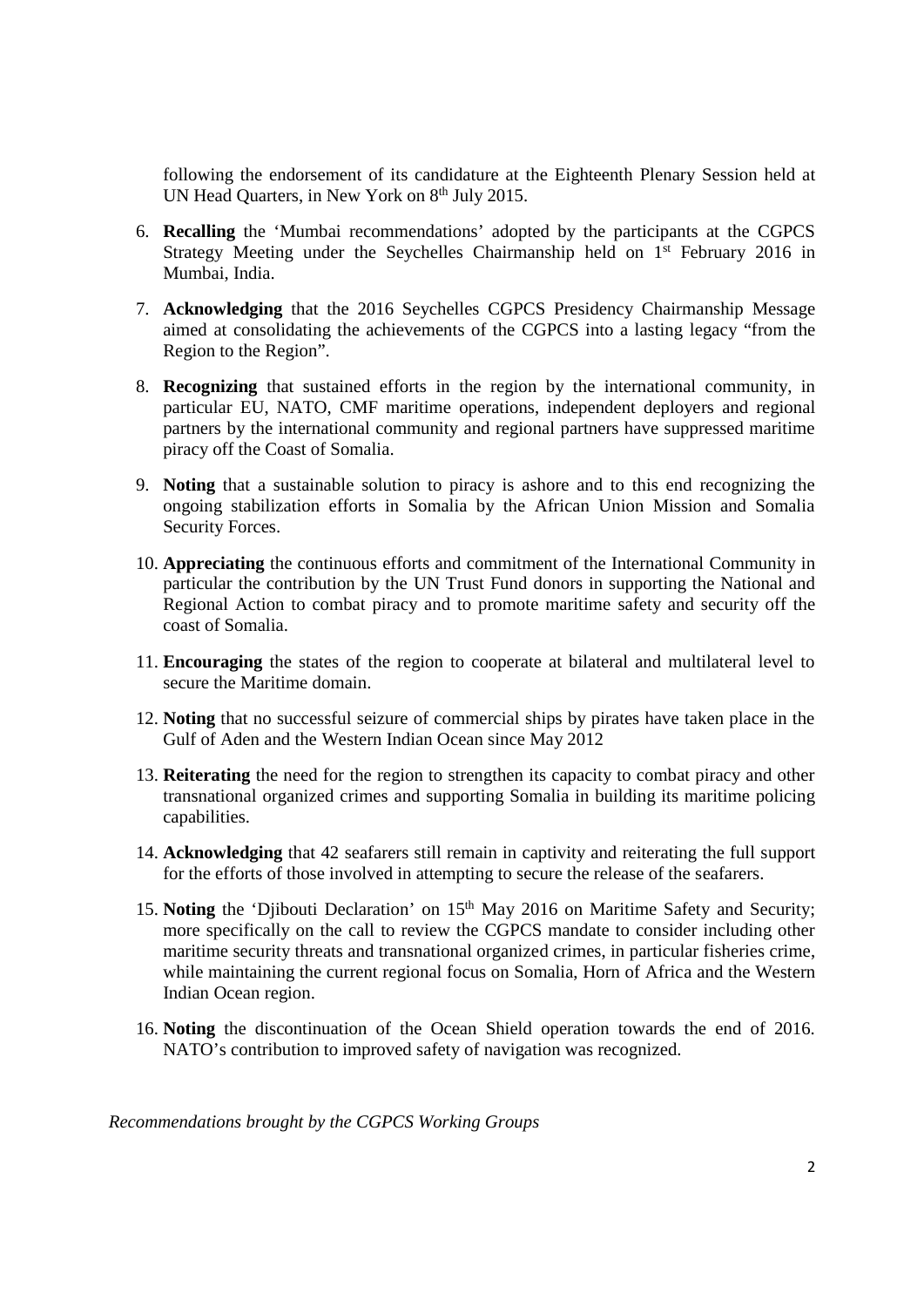- 17. The Working Group on Capacity Building (alias 'Working Group 1') Participants under the chairmanship of the UK and IOC made the following recommendations:
	- a. That Working Group 1 (WG1) be reconfigured to deliver a streamlined and sustainable approach to capacity building, reflecting the desire for greater ownership from the Somalis, and reflecting the CGPCS strategic direction for enhanced Indian Ocean and Gulf of Aden region leadership.
	- b. Reconfiguration will entail supported transition of WG1 work to the two following bodies:
		- i. The Somali focused Group will:
			- 1. be chaired by the incumbent Maritime Security Coordination Committee (MSCC) chair(s), noting current ongoing discussions, supported by the EU's Maritime Security (MASE) programme, with inclusive input from the Federal Government of Somalia, Federal Member States and Somaliland.
			- 2. be charged in taking priorities and issues identified in the MSCC to the 'New Deal' reporting mechanism, so that donors can understand progress, challenges and how best to provide support; and
			- 3. provide an update report to the CGPCS Chair on an annual basis, circulated to all CGPCS members.
		- ii. The Indian Ocean region focused Group will:
			- 1. be co-chaired by a regional Indian Ocean State and a regional Organization. Addressing regional maritime capacities needs (excluding Somali issues that are discussed above in sub paragraph  $b$ .i)
			- 2. Taking account the EU's MASE programme, programing of the United Nations agencies and other Programmes activities, following the 'Djibouti Declaration', be charged with identifying and providing the thrust for addressing the priorities and issues for regional maritime security capacity building, including targeted assistance where relevant on matters arising from the Somali focused Group; and
			- 3. provide an update report to the CGPCS Chair on an annual basis, circulated to all CGPCS members.
- 18. Working Group 1 members noted key success factors for transition of capacity building to these two groups including:
	- a. Mutual accountability as a principle underpinning the works in both groups
	- b. Rigorous prioritization of work in both Groups including a road map of short, medium and long term goals
	- c. Coherence in capacity building. In the Somali focused Group this will be realized through the Somali Maritime Resource and Security Strategy (SMRSS)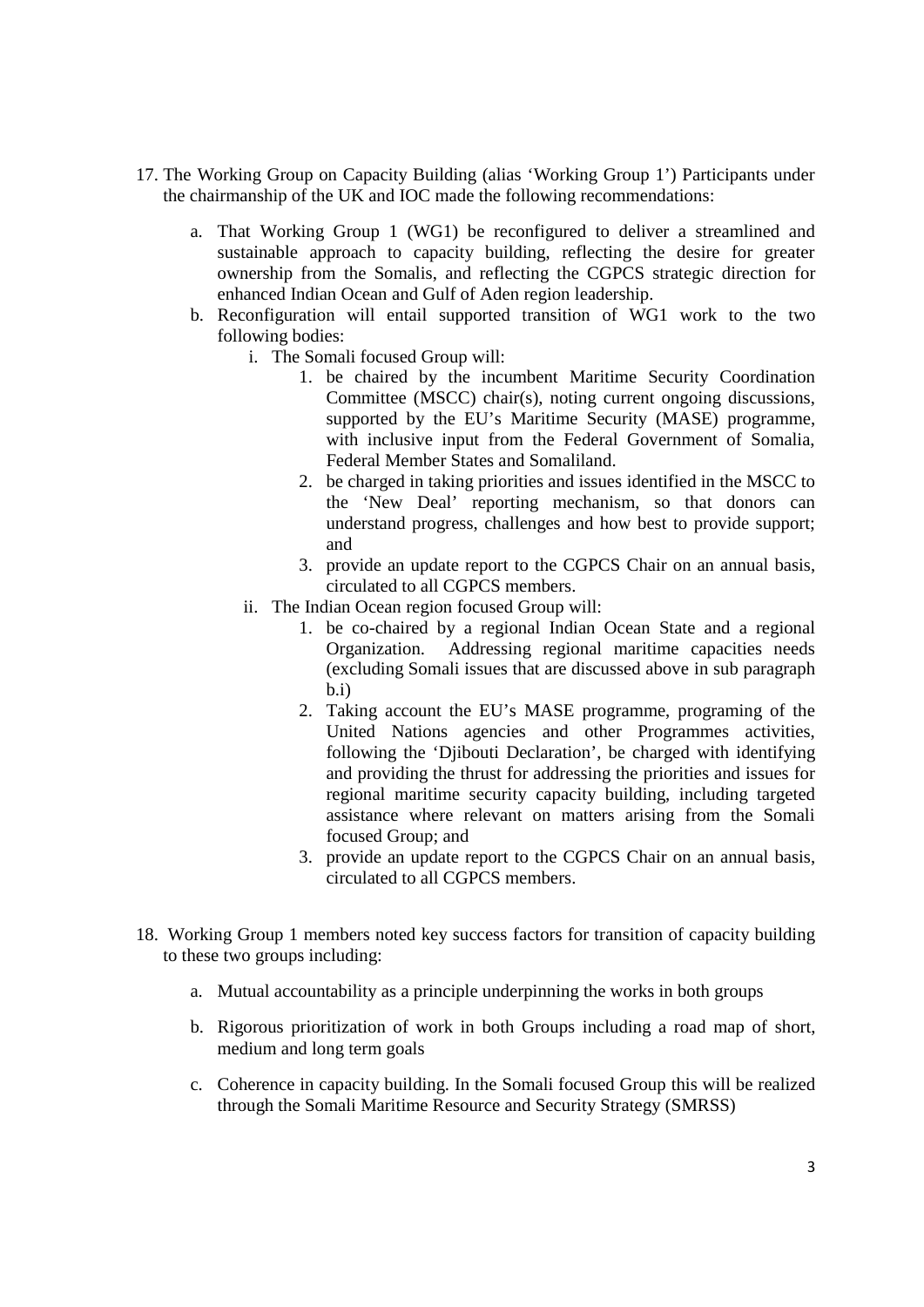- d. A robust link between the aforementioned groups
- e. Continued international community engagement and support in the suppression of piracy
- f. Strong Somali and Indian Ocean / Gulf of Aden region leadership
- 19. The Working Group on Maritime Counter Piracy and Mitigation Operations (alias 'Working Group 3') Participants under the chairmanship of Seychelles, UAE and Japan made the following recommendations:
	- a. The group recommends the operationalization of the Maritime Situation Awareness (MSA) framework, as agreed in the 2015 report.
	- b. The group recommends that the coordination work required for MSA be transferred to the newly proposed structure of the Working Group 1.
	- c. The group took note that the bulk of the work was completed, or is done under other mechanisms such as SHADE.
	- d. Several states felt the need that the functions of group remain important and that it continues its work should an emergent issue arise.
	- e. The group noted that Seychelles and Japan had completed their time as co-chairs and thanked them for their leadership. Japan informed the meeting that it would no longer assume the role as a co-chair of WG3 in order to contribute to promote regional ownership.
	- f. The group noted the challenges posed by floating armories and that the issue be forwarded to IMO for further discussion.
- 20. The Working Group on Disrupting Pirate Networks Ashore (alias 'Working Group 5') Participants under the chairmanship of Italy is convinced that disrupting piracy ashore remains as important as ever and suggested that the following two activities should continue:
	- a. Pirate leaders and financiers must be actively investigated, prosecuted and sentenced. WG members noted that it is necessary to promote the rule of law and avoid that Kingpins continue their illegal activities. At the international level, the Law Enforcement Task Force (LETF) has been coordinating investigators and prosecutors of different countries obtaining some tangible results. The UNODC proposal to take up the role of Secretariat of LETF was welcomed. At the regional level, a number of programs – financed by multilateral organizations and by individual countries- have been strengthening the regional capacity to combat piracy. Among those programs, WG5 members noted the work by COMESA, MASE and the joint investigation team HAMELI, a coordination of prosecutors and lead investigators of different regional countries aiming at prosecuting pirates.
	- b. Countries of the region should be able to strengthen their capacity to monitor and control the financial entities (both licensed and informal) operating in their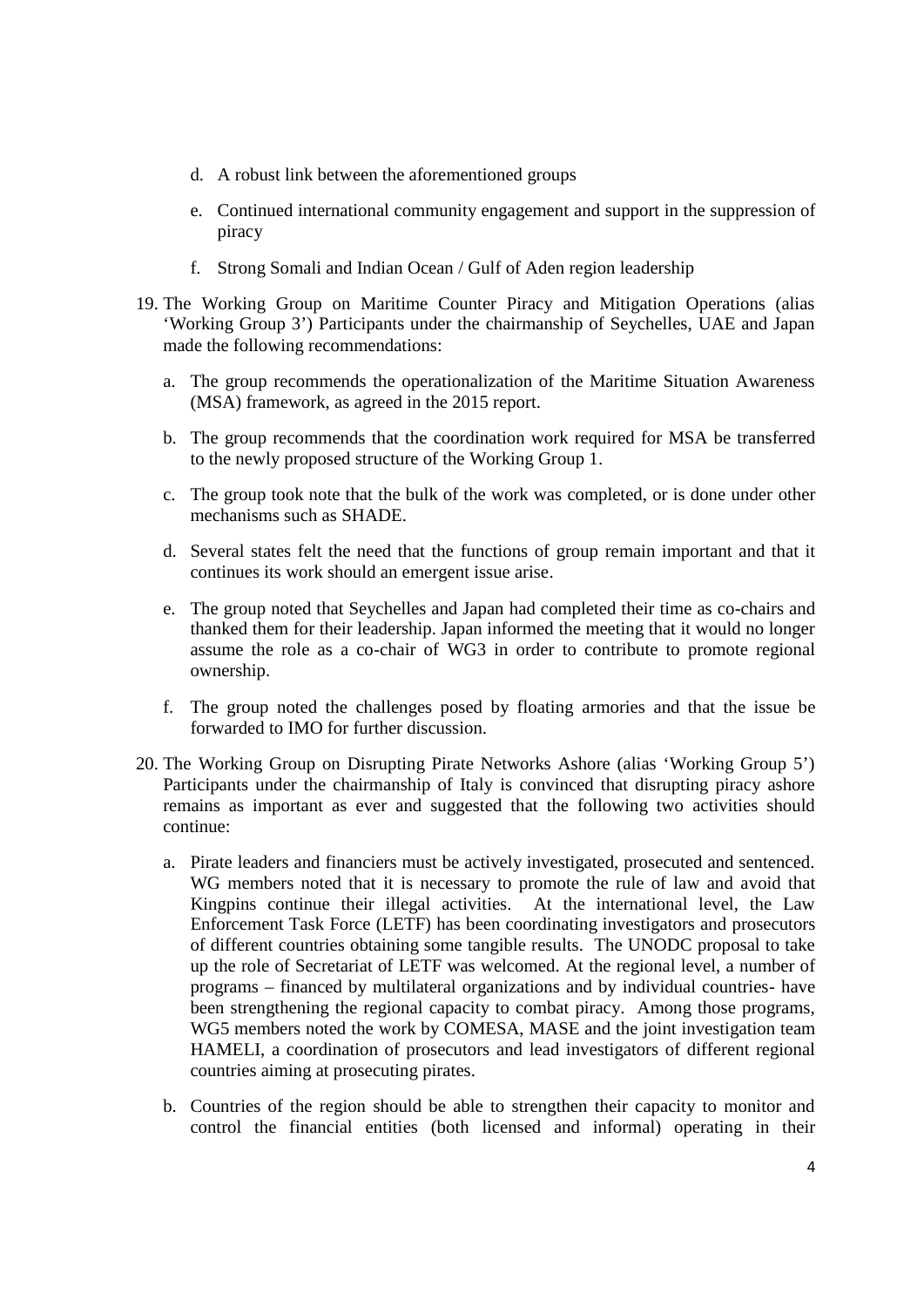jurisdictions. Of particular relevance is the establishment, in each country, of a wellfunctioning Financial Information Unit. Following on their joint study titled "Following the Money Trail", The World Bank, UNODC and INTERPOL can offer technical assistance programs to countries of the region. The work of INTERPOL in this area was also noted.

- 21. In line with the general efforts to streamline the CGPCS, working group members consider that WG5 has achieved its goal and should be wound up. The two aforementioned activities should be transferred to the care of a different structure, with a greater role for the countries of the region and the international organization involved. WG5 noted the interest expressed by Kenya, Mauritius and COMESA in leading on this.
- 22. The Legal Forum (alias 'former Working Group 2') Participants under the chairmanship of Mauritius and Portugal made the following suggestions:
	- a) The Legal Forum agreed that since it is a cost-effective informal platform (no costs are incurred by the CGPCS in the operation of the Legal Forum) it should continue in its present form and should aim to serve the needs of CGPCS participants. The Legal Forum will explore synergies with other Working Groups. The Legal Forum notes that the threat of piracy is still not over in the Indian Ocean region and will continue its cooperation with the CGPCS stakeholders including UNODC and Regional Organizations implementing the MASE programme. The Legal Forum noted that the toolboxes developed may also be of assistance to counter-piracy work in other regions.
	- b) The Legal Forum noted that there has been a very positive response from CGPCS participants to more actively engage in its website to make it more interactive. The Legal Forum further reports that the contact details of legal experts from CGPCS participants have been updated and will be available on the restricted area of the website of the Legal Forum. The Legal Forum acknowledges that there is a need to publicise some of its papers and make them publicly available. It was also acknowledged that the Legal Forum should maintain the *acquis* of its work, including the work of former Working Group 2. The Legal Forum also proposes to establish a close linkage to the CGPCS website (www.lessonsfrompiracy.net);
	- c) Due to the vulnerabilities and potential links to piracy, the Legal Forum launched a discussion on "floating armouries" and will continue this debate on its website and called for contributions in writing from CGPCS participants by  $30<sup>th</sup>$  July 2016 and that the debate be forwarded to IMO for further discussion.

#### *Recommendations brought by the Shipping Industry Associations*

23. The Shipping Industry represented by BIMCO and ICS made the following suggestions after discussions on the Industry view on capacity building and the way forward with MSA.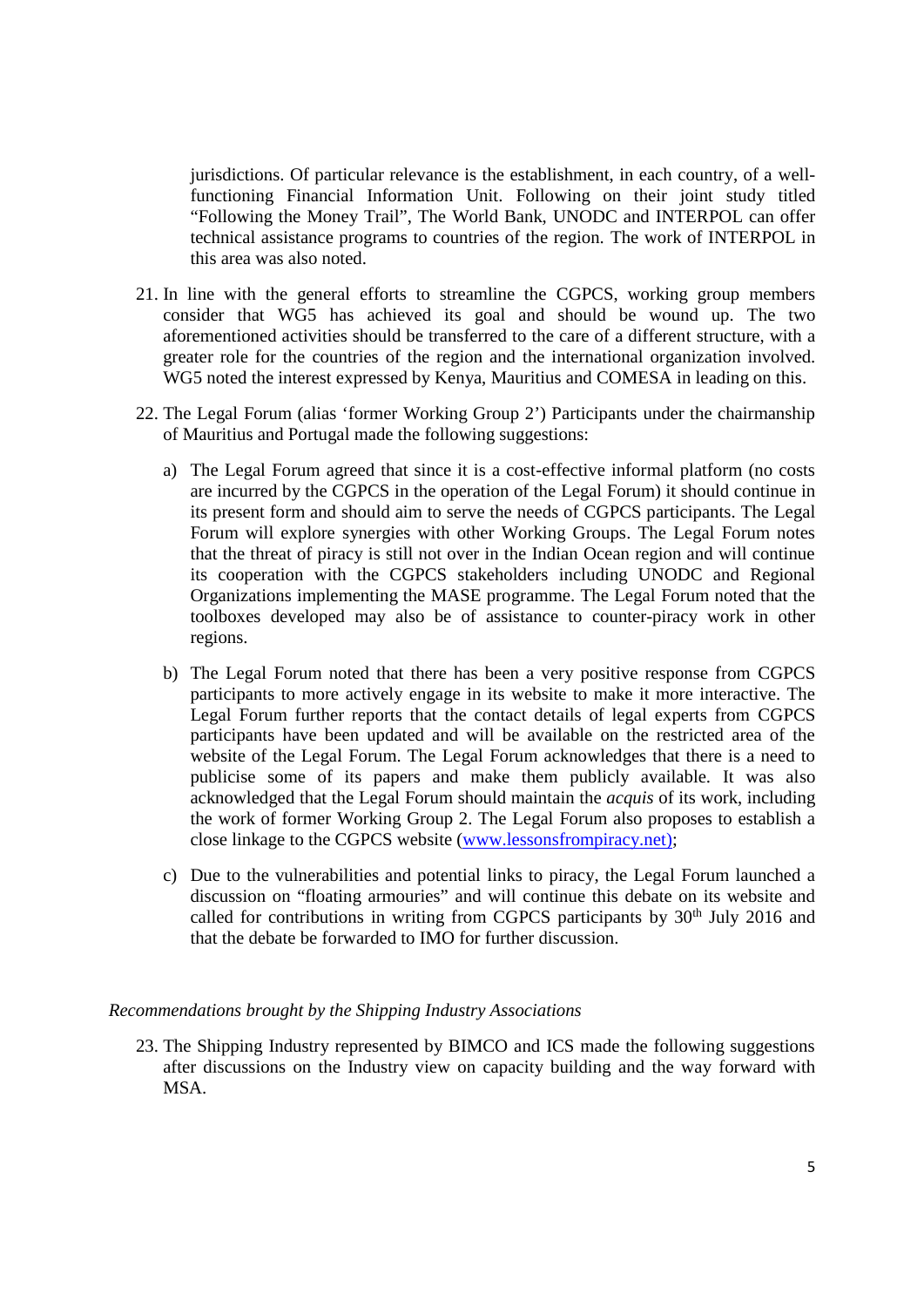- a. The Industry continue to apply Best Management Practices (BMP) in order to deter pirate attacks and that it is vital that the current capacity building in Somalia, Federal Member States and Somaliland, focused on the development of Law enforcement and Coast Guard capabilities continues, as there remains an ongoing threat and possible resurgence of piracy.
- b. That the WG3 report completed and recognized at plenary in 2015 on MSA remained relevant and that no further work was required, except for the regional capacity building elements possibly best addressed by the newly proposed structure for WG1.

#### *Recommendations brought by the UN Trust Fund Board*

- 24. The UN Trust Fund Board Members approved five new projects of a total value of US\$ 914.883.
- 25. The Trust Fund was also briefed on a Strategic Review of the Trust Fund, which includes a context and gap analysis to determine how causes of piracy are addressed by the 'New Deal', MSCC and SMRSS.

#### *Overall Decisions made by the CGPCS Participants*

- 26. Participants of the 19<sup>th</sup> Plenary CGPCS session adopted this Communiqué and made the following decisions:
	- a. The current threat of piracy suggests the need for an adjusted response and the intent to gradually transition the balance of effort to Somalia and the Indian Ocean States and Organizations.
	- b. The CGPCS decided that the working of the group would be streamlined and that a transition strategy should enable a transfer to greater Somali and Indian Ocean / Gulf of Aden region ownership following this plenary. Coordination tasks performed by the Working Groups shall be transferred to, as far as possible, Somali bodies, Indian Ocean States and regional organizations as agreed in each Working Group shall be transferred as agreed in paragraph 17 with the continuous support of existing regional programs such as MASE and UNODC related projects.
	- c. Reiterates that the solution to piracy lies onshore and that it is vital to support Somalia to develop its maritime policing capabilities and counter-piracy and other maritime crime legislations without delay. The group recommends coordination between MSCC and the Legal Forum on this matter further.
	- d. Agreed that all State Parties and International Agencies share data and cooperate with Somali authorities to facilitate the arrest and prosecution of pirate kingpins and financiers.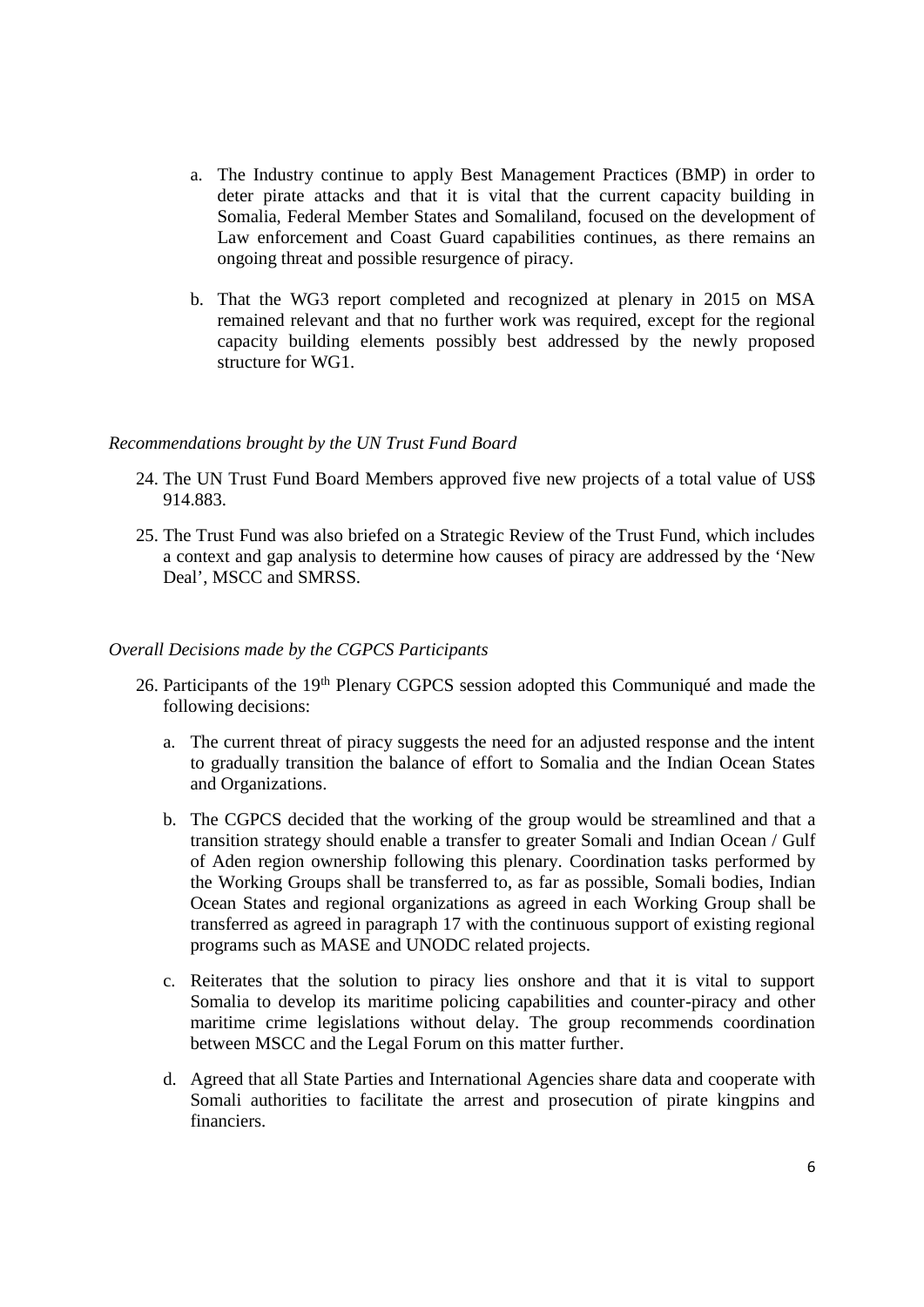- e. Noting that piracy is not yet fully eradicated and could return, the CGPCS will continue its activities in order to keep monitoring the piracy threat and keep track of the Somali, regional and international responses to Piracy.
- f. The CGPCS chair will compile an annual consolidated report on the activities and progresses of the CGPCS sub bodies on the basis of submissions of annual reports from each subgroup. The report will be publicly available and disseminated to all CGPCS participants.
- g. A plenary meeting will be convened in 2017 to review the consolidated report and the progress of the transition strategy.
- h. CGPCS recognized that ongoing international engagement remains important and should be visible. The brand and label of the CGPCS shall be preserved.
- i. The CGPCS adopted a new structure as outlined in annex 1.
- j. The CGPCS Chair invited expressions of interest of participating states to serve as members of the UN Trust Fund. The following is the composition of the Board Members for 2016-17: Djibouti, Germany, the Netherlands (shared with Norway), Japan, Kenya, Seychelles, Somalia, United Kingdom, USA, UAE. In addition IGAD was elected as observer by the CGPCS.
- k. The CGPCS website and newsletter will report on all steps in the transition process in order to ensure transparency.
- l. The CGPCS thanked the Government of Seychelles for hosting the meeting. The Participants expressed their gratitude to the Government of Seychelles for its willingness to continue its work as the chair of the group in 2017.
- 27. The CGPCS participants expressed a range of views as to whether further plenary sessions were required at this stage. Participants agreed to decide on the need for any further sessions in the Plenary of 2017.